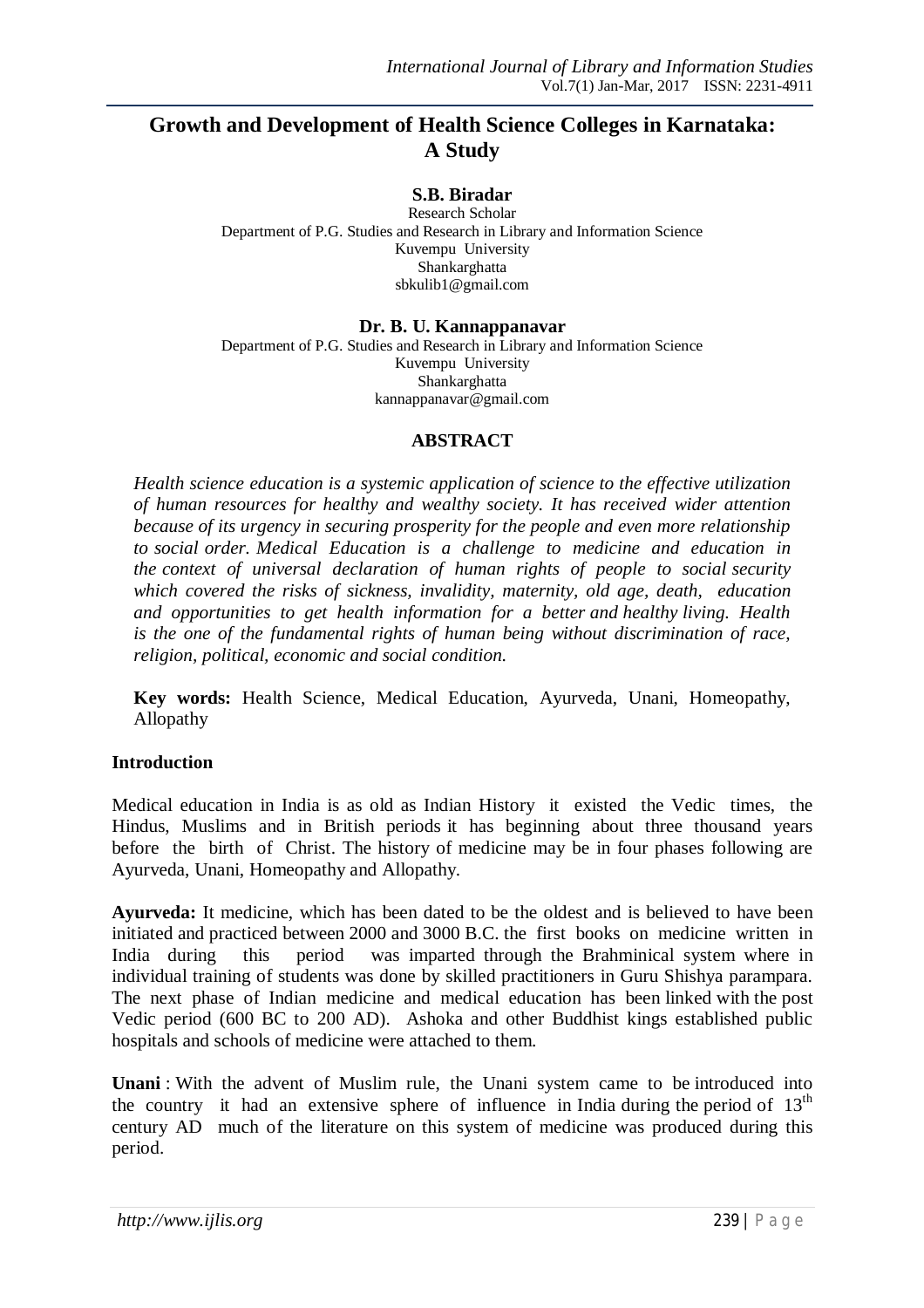**Homeopathy:** Education emerged as an important therapeutic system during the later half of 19<sup>th</sup> century in Europe and America India and Mexico are the only countries now that maintain homeopathic colleges in the world.

**Allopathic:** This medicine was first introduced in India in the  $16<sup>th</sup>$  century with the arrival of European missionaries the Portuguese missions organized European style of hospitals at Calicut, Madras and Goa.

Although the western system of medicine came to India through the Portuguese in the early 1500s, it was not until the British East India Company constructed a hospital in Madras (presently Chennai) that it was practiced formally in an Indian hospital. **Surat** and **Machili**  Pattanam, the first trading posts of the British, were served initially by british surgeons aboard the trading ships these surgeons are tended to the British living in India. It was after the founding of Madras in 1639 and the construction of Fort St. George in 1640 that the British considered setting up a permanent medical facility in India. This is illustrated in a letter written by Governor Sir Edward Winter to the east India company medical education was set up to evaluate the current status and make recommendations for strengthening the areas that come under the purview of medical education.

The advent of British rule in India paved way for the establishment of medical colleges and medical college libraries. The first medical school was started in Kolkata in 1824 followed by another at Chennai. In 1845 a medical college was started in Bombay followed by the opening of two more medical colleges at Hyderabad and Indore. After the establishment of universities at Kolkata, Chennai and at Mumbai the medical schools were up graded into medical colleges are the increase in India.

Norman Walker and Colonel Nudham they have submitted a report recommending the need to establish a central coordinating body in India. The Medical Council of India came into existence in 1933 medical council of India was constituted on the lines of medical council U.K. to offer guide lines and set standards for the establishment of medical colleges in India since independence in 1947 there has been a rapid expansion of educational institutions at all levels as such as a rapid growth of medical colleges can be gauged by the fact that eight medical colleges were established between 1947 and 1950.

In addition to a large number of institutions in the related disciplines of dentistry, nursing, pharmacy and Para medical sciences. Besides these were also have other institutions belonging to the indigenous systems of medicines and homeopathy in 1956 All India Institute of Medical Sciences was established in addition to this a number of other institutions for medical research were established under the Indian Council of Medical Research.

During the post independence era great progress has been made in the field of medical man power development and institutional expansion the Directive principles of Indian Constitution states that state shall regard the raising the level of nutrition and standard of living of its people and the improvement of public health as among its primary duties. The relating to education and health are included in the concurrent list of Indian Constitution. India is a federal government with states having full autonomy in education and health matters and many medical colleges in the states are affiliated to the respective state Universities.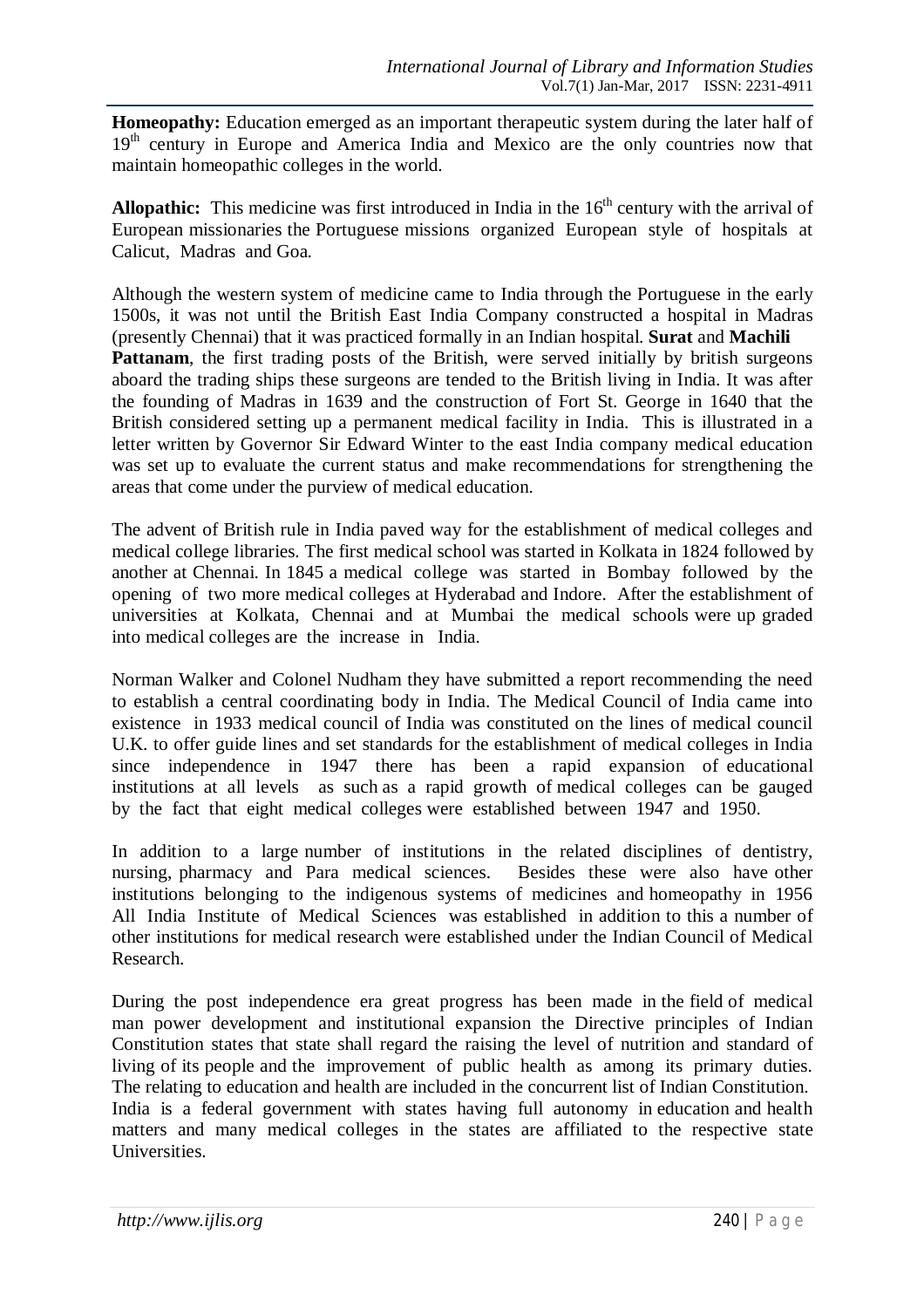### **Development Health Science Colleges in Karnataka:**

Health science colleges were set up and have been offering degrees in the respective fields of medicine. There are as on 50 Medical Colleges, 52 Dental Colleges, 74 Ayurvedic Colleges, 05 Unani Colleges, 17 Homeopathy Colleges, 80 Pharmacy Colleges as well as 45 Physiotherapy Colleges.



**Fig-1 Health Science Colleges in Karnataka**

## **Medical Education in Karnataka:**

The erstwhile State of Mysore started the medical school in Bangalore in 1917. It was under the control of the senior Surgeon of the Medical Department. A training of four years' led to the Licentiate in Medical practice (LMP) degree. The first Medical College preparing students for the MBBS Course began in 1929 at Bangalore these two institutions were run for the next six years with common teaching staff. The Medical College was shifted to Mysore in 1930 and the school remained in Bangalore and was subsequently closed in 1956. The Mysore College was expanded in 1940. The Bangalore Medical College was formed in 1954. Later the Kasturbha Medical College at Manipal and the Karnataka Medical College at Hubli were started in 1953 and 1956 respectively. By 1980, there were in all 50 Medical colleges in the state.

## **Dental Education in Karnataka:**

*http://www.ijlis.org* 241 | P a g e The Bhore Committee recommended 1 Dentist per 4000 population. Subsequent review by the DCI and other bodies recommended 1 Dentist for every 20,000 population. The first government dental college was started in Bangalore in 1958 with an intake of 5 students. The first private dental college was started in Manipal in 1965. In the next 30 years, there was a spurt of dental colleges in the private sector. As on, there are 52 dental colleges in Karnataka. Prior to 1996, the dental colleges of Karnataka were affiliated to various different universities in the state. With the establishment of the Rajiv Gandhi University of Health Sciences (RGUHS), all dental colleges except the two at Manipal and Mangalore came under the aegis of RGUHS. One of the objectives was to develop a uniform curriculum, syllabus, training and evaluation of all the dental colleges. Recently many of the colleges,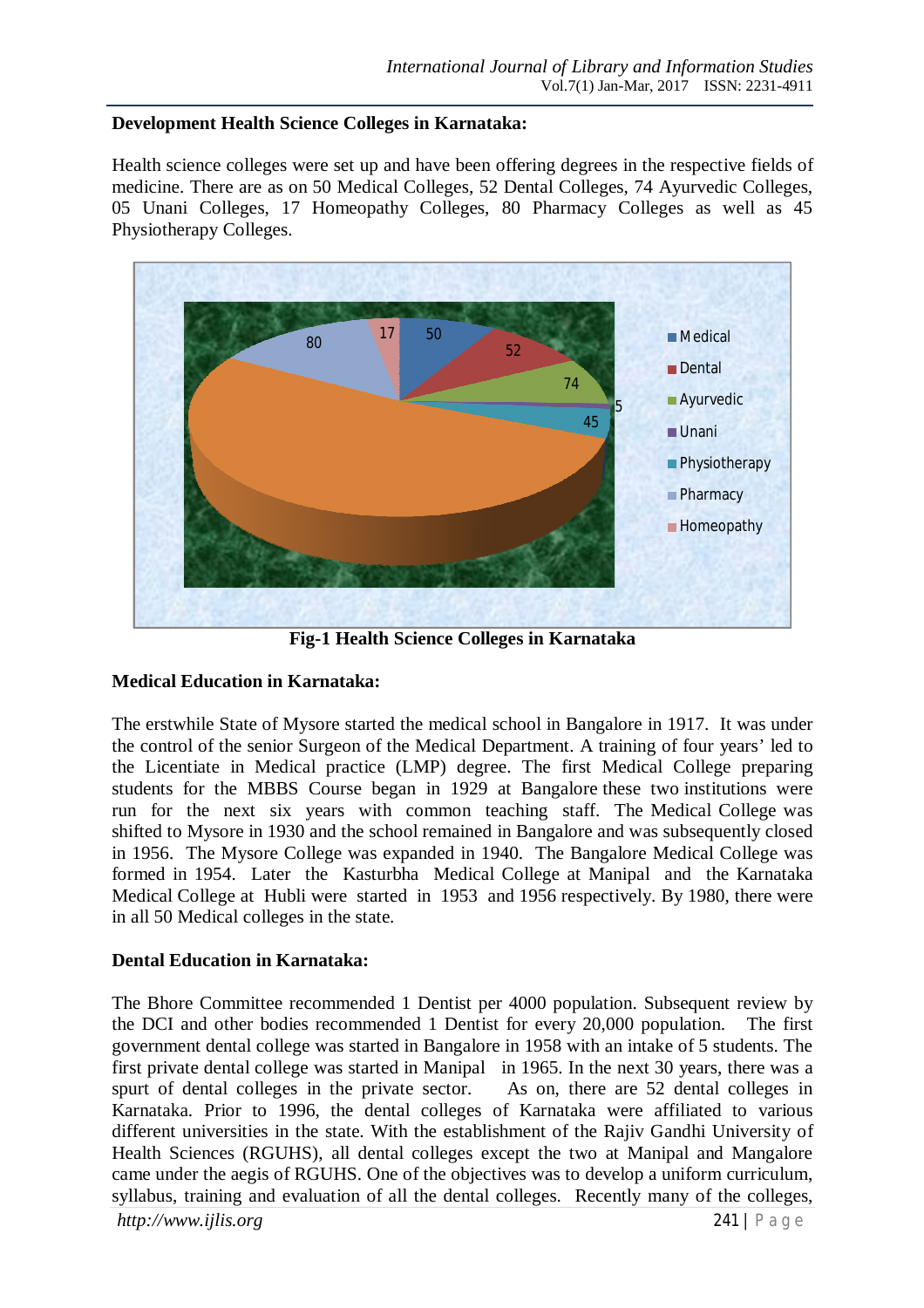including the Siddharta Dental College, Tumkur, JSS Dental College, Mysore, Yenepoya Dental College and AB Shetty Dental College, Nabgakire have come under deemed university status.

#### **Ayurvedic Education in Karnataka:**

Karnataka is situated in southwestern region of India with 191,976 square kilometers. It was formed on 1 November 1956, with the passage of the State Reorganization Act. Earlier known as Mysore State, in 1973 November1st, it was renamed as Karnataka. Karnataka is the seventh largest Sstate by area and eighth largest State by population. In addition, it has rich culture in providing ayurvedic treatment and education in Karnataka; Rajiv Gandhi University of Health Sciences (RGUHS) monitors Ayurvedic Medical Colleges. Government Ayurvedic Medical College, Mysore is the oldest Medical College in Karnataka established in 1908. Under RGUHS, there are 74 Ayurveda Colleges including three Government colleges at Mysore, Bangalore, Bellary and five aided colleges at Bijapur, Udupi, Gadag, Belgaum and Hubli. The Directorate of Indian System of Medicine and Homeopathy is functioning under the Director. There are 589 Government Ayurveda dispensaries and 122 hospitals under the control of this department. The Government Central Pharmacy headed by the Deputy Director in Bangalore is manufacturing Ayurveda and Unani medicines and supplies the same to the Government Ayurvedic hospitals and dispensaries in the State.

### **Unani Education in Karnataka:**

The education and training facilities in Unani system of medicine are presently being monitored by the Central Council of Indian Medicine, which is a statutory body set up by an Act of Parliament known as Indian Medicine Central Council Act 1970. At present, there are 40 recognized colleges of Unani Medicine in the Country, which provide education and training facilities in the system. These Colleges have a total admission capacity of about 1,770 students per year for undergraduate courses. They either are Government institutions or set up by Voluntary organizations. All these educational institutions are affiliated to different universities. These institutions follow the curriculum prescribed by the Central Council of Indian Medicine. Postgraduate educations and research facilities are available in the subjects of Ilmul Advia (Pharmacology), Moalijat (Medicine), Kulliyat (Basic Principles), Hifzan-e-Sehat (Hygeine), Jarrahiyat (Surgery),Tahafuzi wa Samaji Tibb, Amraz-e-Atfal and Qabalawa-Amraz-e-Niswan (Gynaecology). The total admission capacities to these 79 courses are Under in RGUHS, there are 05 Unani colleges in Karnataka.

## **Homeopathic Education in Karnataka:**

Homeopathy, like other regular medical courses, requires five and a half years medical training. This also includes one year of compulsory internship. Seats to BHMS are filled up through an All-India Entrance examination or regional/ State entrance examination. The Postgraduate course in Homoeopathy, MD (Hom) is of three year duration. The eligibility requirement for MD (Hom) is BHMS degree. 74 colleges Under in RGUHS, conducting the BHMS course and 2 exclusive PG colleges are conducting MD Course in Homeopathy. As on now there are seven specialisations at MD level.

## **Physiotherapy Education in Karnataka:**

*http://www.ijlis.org* 242 | P a g e Karnataka quite famous for its physiotherapy standard offers Bachelor of Physiotherapy [B.P.T], and Masters of Physiotherapy in following specializations Master of Physiotherapy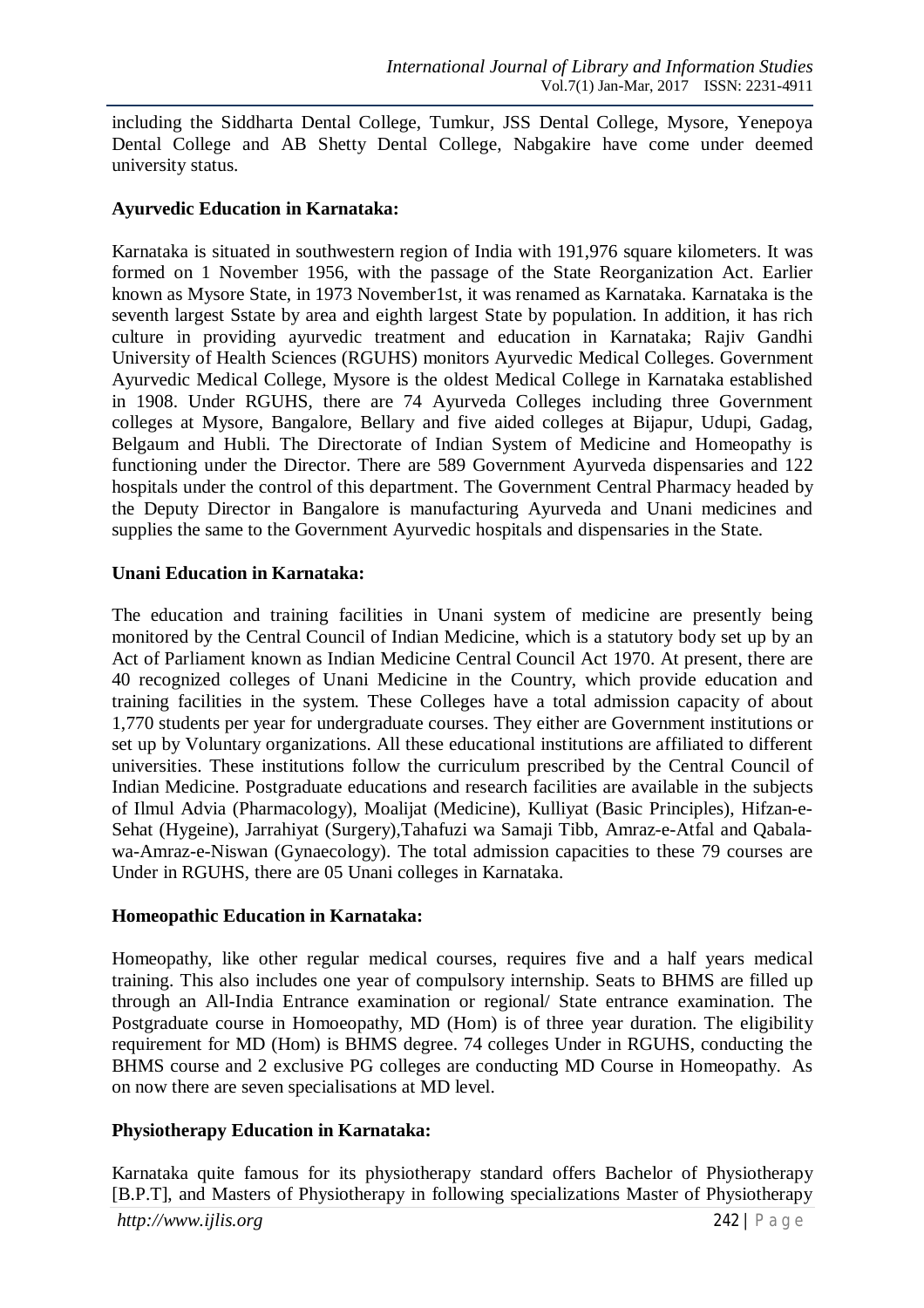in musculoskeletal disorders and sports (MPT-MSS), Master of Physiotherapy in Neurological and Psychosomatic Disorders (MPT-NPD), Master of Physiotherapy in Cardio-Respiratory Disorders (MPT-CRD), Master of Physiotherapy in Community Physiotherapy (MPT-CP.), Master of Physiotherapy in Paediatrics (MPT-Ped.) 45 Physiotherapy colleges come under Rajiv Gandhi health Science University in Karnataka.

## **Pharmacy Education in Karnataka:**

Drugs control department in Mysore came into existence prior to reorganization of the states. Drugs Inspectors, two from Bombay Karnataka Area, One from Madras province and one deputed from the Central Drugs Control Directorate in the Directorate of Health Services. The Director of Health was designated as the first drugs controller of the Mysore state. After reorganization of the states all the officers opted for Mysore state cadre and thus the department was established and started implementing. With the change in name of the state from Mysore to Karnataka, Presently 80 pharmacy colleges in Karnataka. The department also made known as Karnataka drugs control department.

### **Conclusion:**

We have tried to trace the history and have highlighted the major achievements of the health science colleges in Karnataka. We have also focused on the institution and discussed the positive features, besides the plans for the future, in an attempt to provide a fair and balanced view of the current state of the institution. As with any major historic institution, in spite of its erstwhile history and major achievements, there is stillroom for improvement and change, which we hope will transform the medical college and hospital from being one of the best in India to being one of the best in the world.

#### **References:**

- 1. BioMed Central, London: http://www.biomedcentral.com accessed on 03/03/2011
- 2. Free Medical Journals: http://www.freemedicaljournals.com/ accessed on 01/02/2011
- 3. Gopal, Balasubramanian, and others (2010) Indian Medical Colleges, *The National Medical Journal of India* Vol. 23, No. 2,
- 4. Hand Book on Health Science Education (2009): Association of Indian Universities, New Delhi, pp.11-183
- 5. Healthmantra:http://www.healthmantra.com/dentaljournalsonline.shtml accessed on 06/03/2011
- 6. Karnataka State Gazette, (2015) Vol.150, No.10, March,05, , pp.410 Part 4A
- 7. Leena V Gangolli, Ravi Duggal, Abhay Shukla (2005) Review of Health care in India; Centre for Enquiry into Health and Allied Themes, Survey No. 2804 & 2805, Aram Society Road, Vakola, Santacruz (East) Mumbai
- 8. Medical and Allied Education in Karnataka (2010) A State Report of the Study Group on Medical Education in Karnataka. May, pp.1-32.